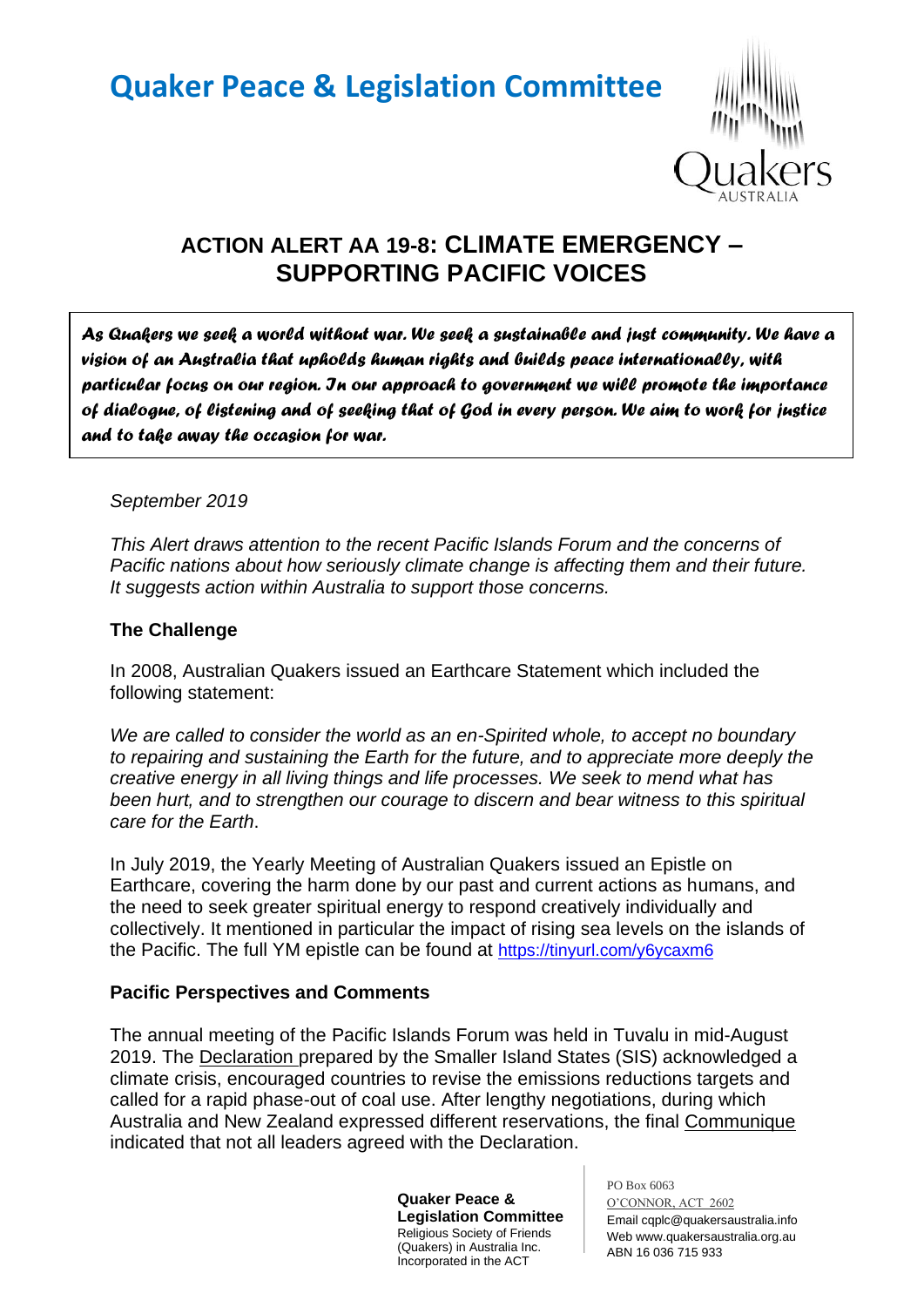The result was a call for all parties to meet or exceed their nationally determined contributions on emissions, to note concerns about coal, and continue efforts to meeting international funding commitments including the green climate fund.

Enele Sopoaga, the Prime Minister of Tuvalu, who chaired the meeting, expressed disappointment, and reported that he and Australia's Prime Minister Scott Morrison had strongly divergent views. He said "you are concerned about saving your economy in Australia….I am concerned about saving my people in Tuvalu" (*ABC News*, 16 August). Scott Morrison said he understood the sensitivities in the region but that he was accountable to the Australian people.

Frank Bainimarama, Prime Minister of Fiji, said: "We came together in a nation that risks disappearing to the seas, but unfortunately, we settled for the status quo in our communique. Watered-down climate language has real consequences like waterlogged homes, schools, communities, and ancestral burial grounds" (*Al Jazeera Asia Pacific News*, 16 August).

Ralph Regenvanu, Minister for Foreign Affairs in Vanuatu, the next venue for the Forum, reflected on the meeting and said Australia should prepare well ahead for the 2020 Forum and come with real, tangible commitments on climate change. He recalled that the 2018 Forum has said that climate change was the single greatest threat to the livelihoods, security and wellbeing of Pacific people. "Australia must understand that relationships in the region are not just about the funding of projects…the Pacific is asking for leadership on real action on climate change" (*The Guardian*, 20 August).

Anote Tong, former Kiribati president, spoke at a public meeting sponsored by The Australia Institute in Canberra on 22 August. In a report (*The Canberra Times*, 23 August) he was quoted as saying "Australia is like an abusive family member knowingly doing damage to future generations by refusing to take meaningful action on climate change". He continued that Pacific nations would look to others including China for leadership unless Australia commits to phase out coal.

The Pacific Islands Development Forum, held in Fiji on 30 July 2019 (made up of only Pacific Island countries) issued a Nadi Declaration which included the following:

- Expresses concern at the lack of commitment by developed nations about the impending grave consequences of the climate crisis for vulnerable Pacific Island small states, which contribute negligible amounts of greenhouse gases.
- Supports the IPCC Report on Oceans which shows the degradation caused by climate change.
- Seeks a United Nations Resolution to establish a legal framework to protect the rights of people displaced by climate change.
- Urges fossil fuel producers to put an end to fossil fuel development and phase out coal.
- Urges the reduction of greenhouse gases from the shipping industry.

#### **Climate Justice**

The South Pacific nations emit far below 1% of the total global greenhouse gases responsible for rising temperatures (World Wide Fund for Nature). Yet low lying islands face disproportionate negative impacts from sea level rise, saltwater